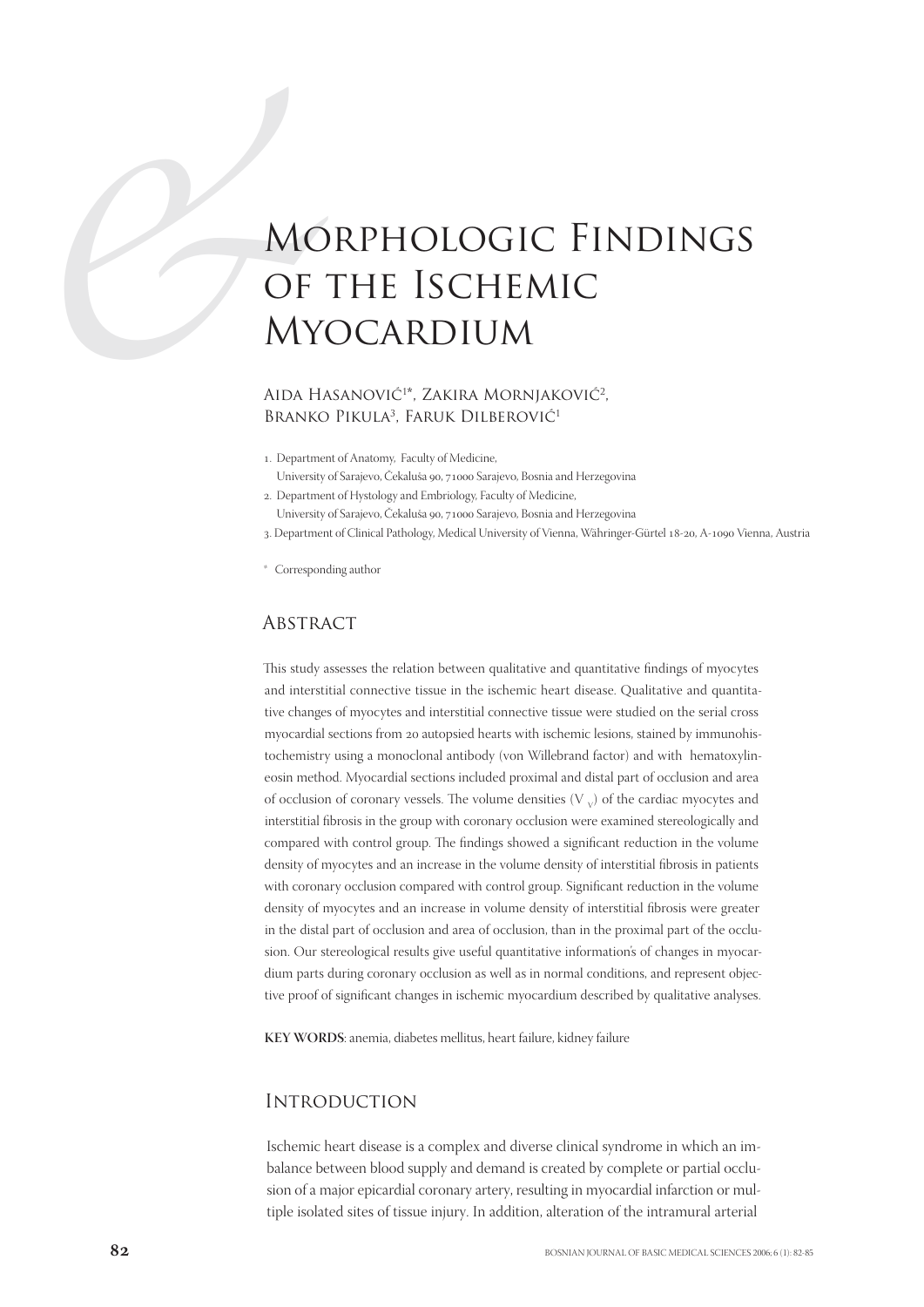branches of the coronary vasculature or defects of the microcirculation may generate varying degrees of ischemia, with reflect the characteristics of myocytes loss in myocardium. On this basis, interstitial fibrosis have recently been as quantitative definitions of those aspects of myocyte loss  $(1,2,3)$ . Interstitial fibrosis reflects widening on the extracellular space with collagen deposition between groups of myocytes, as a consequence of diffuse myocyte cell death. Myocardial autopsy techniques have extended our knowledge of the relation between morphologic findings and clinical aspects in various types of heart disease. The myocardium is composed of cardiac myocytes, interstitium, and capillaries which are enmeshed in a complex and extensive array of connective tissue structures. Morphometric studies in animal models and in human hearts have suggested that inadequate growth of the coronary microvascular bed is one factor limiting myocardial perfusion with consecutive reduction of myocytes and an increase of interstitial connective tissue  $(4,5,6,7,8)$ . The present work aims to study stereologically changes in the human myocardium with occlusion of coronary arteries described by qualitative analysis. Morphologic changes of the myocardium myocytes and interstitially connective tissue, as a constituents of myocardium, in a various pathological conditions have been studied by many authors  $(9,10,11)$ .

# Material and Methods

Twenty human autopsied hearts based on macroscopic verification changes of coronary arteries devided in two groups: with coronary occlusion and control group (without occlusion or stenosis). For microscopic analysis cross sections of myocardium were fixed in 10% formaldehyde, embedded in paraffin, serially sectioned at 5-6 μm of thickness and stained with antibodies directed against von Willebrands factor (immunohistochemical method) and hematoxylin-eosin method (HE). Histological analysis was obtained using microscope Nikon with installation of digital camera. Stereogical analysis was obtained in serially myocardial sections with coronary blood vessels stained with immunohistochemical method (in the proximal and distal part of occlusion and area of occlusion) using test system  $M$   $42$  (11). Number of samples was calculated according to De Hoff. By means of standard stereological procedures were calculated volume density of myocytes ( $V_{V{\rm mv}}$ ) and volume density of interstitial connective tissue  $(V_{\text{V} \text{int}})$ . Values are presented as the mean ±SEM. Statistical differences between the examined groups were determined by Student's t-test. Differences were considered significant for  $p < 0.05$ . The investigations were done with respect to ethical standards regulated by Helsinki Declaration.

# **RESULTS**

The results shows the qualitative changes in the myocardium with coronary occlusion:

hypertrophy, atrophy and myocytes necrosis with proliferation of interstitially connective tissue (Figure ). Although some fibrosis was found in the control hearts (Figure 2), the density of fibrosis was greater in patients with coronary occlusion. Table 1 presents the values of volume density (VV) for cardiomyocytes (VV mv) and volume density of interstitial fibrosis (VV int) in area of occlusion (a), below of occlusion (b) and above of oc-



FIGURE 1. Area below of occlusion of the left coronary artery. Lesions of myocytes (MV) and interstitial fibrosis (F). HE, 100X



FIGURE 2. Myocardium in the control group with normal myocytes (MV) and minimal fibrosis. Immunohistochemistry using a monoclonal antibody (von Willebrand factor). 100X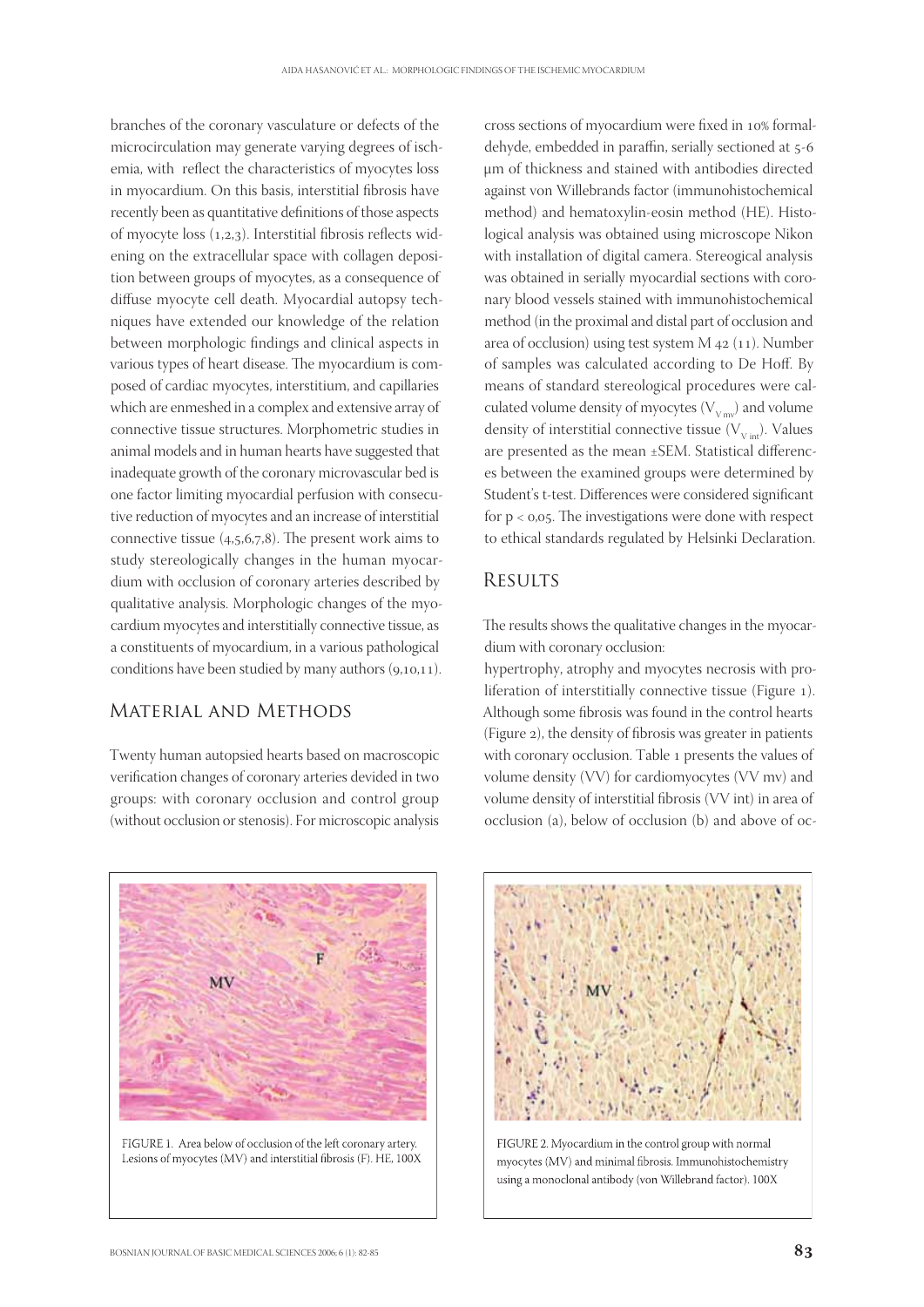|                                         |                                                 | CONTROL GROUP (IN)   |                                        | CORONART OCCLUSION (O)                            |                           |                                            |                                                                         |                       |
|-----------------------------------------|-------------------------------------------------|----------------------|----------------------------------------|---------------------------------------------------|---------------------------|--------------------------------------------|-------------------------------------------------------------------------|-----------------------|
| $\mathbf K$                             | $\bigcirc$                                      |                      | $\mathbf K$                            | $\bigcirc$                                        |                           | $\mathbf K$                                | $\circ$                                                                 |                       |
| $\overline{x}$ ± SEM                    | $\overline{x}$ ± SEM<br>(a)                     | Ţ<br>$\mathsf{p}$    | $\overline{X}$ ± SEM                   | $\overline{X}$ +SEM<br>(b)                        | p                         | $\overline{x}$ + SEM                       | $\overline{X}$ +SEM<br>$\left( \mathrm{c}\right)$                       | p                     |
| $V_{V \text{ mv}}$<br>0.673<br>±0,024   | $V_{V}$ <sub>mv</sub><br>(a)<br>0.472<br>±0.054 | 6.256<br>$p<0,0001*$ | $V_{Vmv}$<br>$0.673 \pm 0.02$<br>4     | $V_{V}$ <sub>mv</sub><br>(b)<br>$0.454 \pm 0.021$ | 6,160<br>p<0,00<br>$01*$  | $V_{Vmv}$<br>$0,673 \pm 0,024$             | $V_{V}$ <sub>mv</sub><br>$\left( \mathrm{c} \right)$<br>0,538<br>±0.021 | 4,345<br>$p<0,0001*$  |
| $V_{V \text{ int}}$<br>0.187<br>± 0,011 | $V_{V \text{int}}$<br>(a)<br>0.342<br>±0,048    | 5.346<br>$p<0,0001*$ | $V_{V \text{ int}}$<br>0,187<br>±0,011 | $V_{V\text{int}}$<br>(b)<br>$0,346\pm0,017$       | 5,858<br>p<0,00<br>$01^*$ | $V_{V\text{ int}}$<br>0.187<br>$\pm 0.011$ | $V_{V\text{ int}}$<br>$\left( \mathrm{c}\right)$<br>0.307<br>±0,023     | 4,030<br>$p<0,0001$ * |

#### **MYOCARDIUM**

 $CODONIDVOCCDICION LO$ 

 $V_{V \text{ mv}}$ -volume density of myocytes V<sub>V int</sub>-volume density of interstitial fibrosis

a-area of occlusion b- below of occlusion c-above of occlusion

 $CON$   $TDOL$   $CDOL$   $D$   $U$ 

 $\overline{x}$  -arithmetic mean

SEM-standard error of mean

\*statistical significant differences



clusion (c) for the group with coronary occlusion and control group (K), and statistical valorization of data. Volume density of myocytes in area of occlusion (a) was  $0.472 \pm 0.054$ , below of occlusion (b) was  $0.454 \pm 0.021$ . and above of occlusion (c) was  $0.538\pm0.021$ . We established statistical significant differences for all levels comparing to control group  $(p<sub>0</sub>,0001)$ . Volume density of interstitial tissue in area of occlusion (a) was  $0.342\pm0.048$ , below of occlusion (b) was 0,346±0,017, and above of

occlusion (c) was  $0.307\pm0.023$ . Comparing to control group all differences were significant  $(p<0,0001)$ . The quantitative results showed a significant reduction in the volume density of myocytes and an increase in volume density of interstitial fibrosis in patients with occlusion compared with control group. Reduction in the volume density of myocytes and an increase in volume density of interstitial fibrosis was greatter in the distal part of occlusion and area of occlusion, than in the proximal part of occlusion. Figure 3. presents the same values of volume density for cardiomyocytes and volume density of interstitial fibrosis for the group with coronary occlusion and control group, and statistical valorization of data.

## Discussion

The changes of the human myocardium with alteration of coronary circulation have always attracted the attention of morphologists as well as experts of many clinical disciplines. In the last years the number researches into the determination of quantitative changes in the myocardium, particularly the cardiac myocytes, and interstitial connective tissue, in the state of coronary stenosis or occlusion has considerately increased  $(1,2,3,4)$ . Changes in the ischemic myocardium are in correlation with grade of stenosis or occlusion of coronary arteries. The numerous studies described the relationship between quantitative morphologic findings in myocardium and left ventricular contractile function in patients with idiopathic dilated cardiomyophaty  $(5,6,7,8,9)$ . The present study describes, validates, and applies a histological